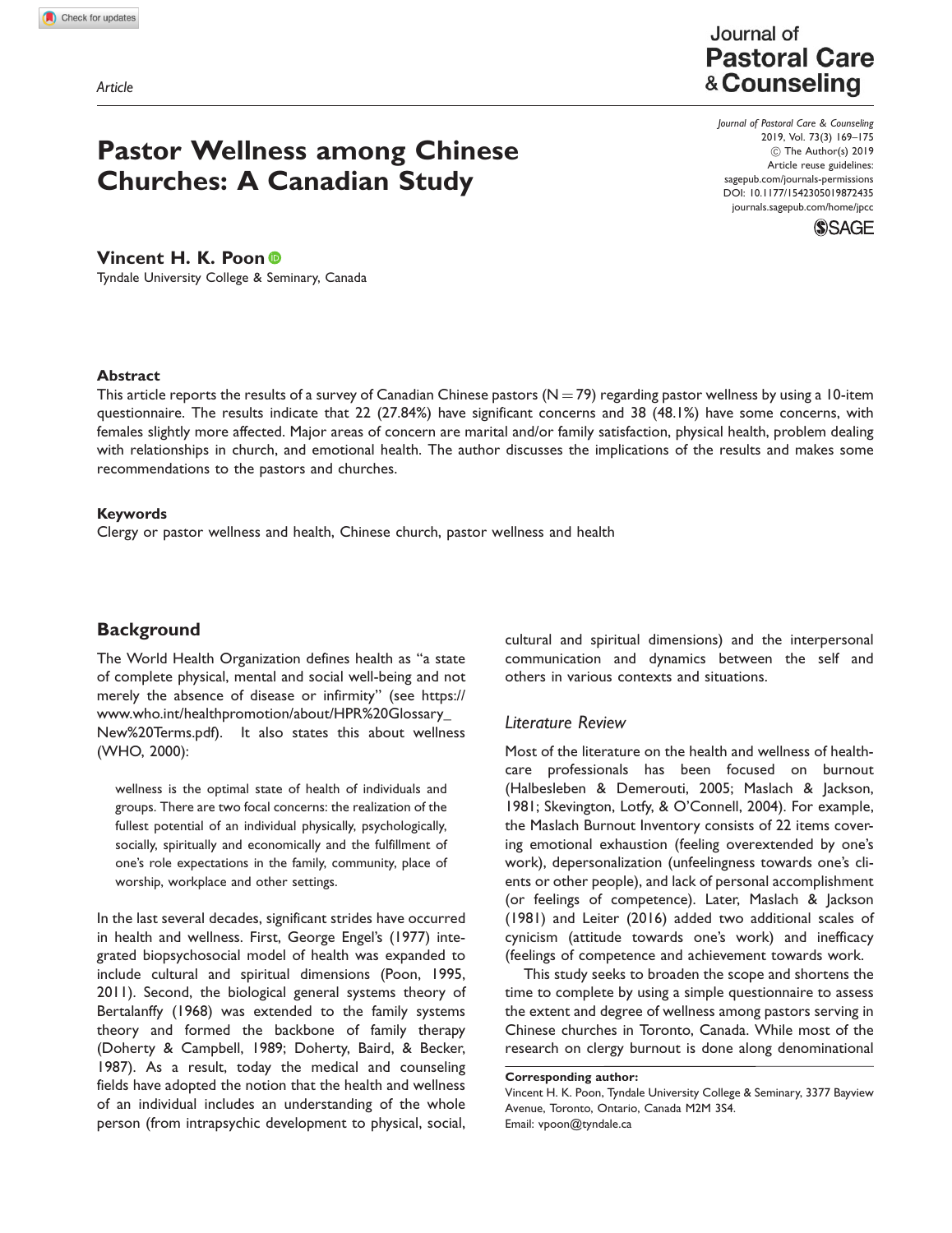lines, no research has been done on this topic among Chinese churches in Canada. It is a survey type of quantitative research method that uses self-report measures on a convenience sampling of Chinese pastors attending their monthly fellowship meetings (Converse, 1987; Price, Jhangiani, & Chiang, 2015). The survey was done online and the respondents answered the questions on a 5-point Likert scale, stating if they agreed or disagreed with the various statements. A simple questionnaire is valuable because it increases the response rate and can be used to follow individual progress. However, it is not meant to

#### Rationale for this Study

ferently in a given stressful situation.

#### Vignette

Upon graduation from seminary, a Canadian-born Chinese who had worked in the computer field for 10 years was initially full of enthusiasm in serving as a pastor to the English congregation of a Chinese church in Toronto. But after two years, when he encountered difficult relationships with some leaders, a lack of job satisfaction, and a much lower salary, he dropped out of the pastorate and returned to the secular field.

compare between individuals, as people may respond dif-

This type of scenario is not uncommon in the Chinese Church. It appears that the formal seminary training did not prepare him well to adjust and interact with the real world, and not much attention has been given to care for the well-being of the pastors. The Hudson Taylor Centre was formed to augment the ministry of the academic program to serve the Chinese Church at Tyndale University College and Seminary in Toronto. Under the auspices of the Centre, a project was started in late 2018 to promote pastor wellness and health. The first task was to determine the extent of this issue and the awareness of pastor wellness within the Chinese Church. The task group developed a questionnaire for this purpose (Poon, 2019). Instead of using a long instrument to assess the need, we decided to have a 10-item questionnaire based on our model of health and wellness as described earlier. We believed the arbitrary number of 10 would help us to perform statistical analysis more easily and give us a maximum score of 50 (see Appendix). The questions cover the following areas: physical health; marital and/or family satisfaction; emotional health; financial needs; outside interests and social life; job satisfaction and stress as pastor; satisfaction and competence in carrying out the pastoral role; inter-personal relationship problems; burnout; and spirituality in experiencing the presence of God in their lives. In this instrument, we ask respondents whether they agree or disagree with a statement, thus using a qualitative description rather than a quantitative description by asking them how often a condition occurs. We also determine that using the time duration of six months would reflect that the situation is significant and not transient or temporary. This criterion is consistent with some of the psychiatric diagnoses in the Diagnostic and Statistical Manual of Mental Disorders (5th ed.) (DSM-V; American Psychiatric Association, 2013) (e.g., schizophrenia, agoraphobia, generalized anxiety disorder, various sexual dysfunctions, and paraphilic disorders).

Therefore, the purpose of this study is to use a simple questionnaire that covers the well-being of the whole person to assess the extent and degree of pastor wellness among pastors serving in the Chinese Church. The results will help the Church to address the different areas of need among pastors. The usefulness of this questionnaire can be extended and applied to other healthcare and counseling professionals.

#### **Methods**

After deciding on the format of the 10-item questionnaire, we translated that into Chinese. We presented both the English and the Chinese version of the questionnaire to pastors so that they could look at both versions and be able to answer correctly and truthfully. We gave it a special name and called it the ''360 Degree Pastor Wellness'', hoping to attract and encourage them to pay attention to the topic and then answer the questionnaire. The ''360 Degree'' refers to the whole-person approach to wellness.

Our next task was to present this questionnaire to pastors. The Hudson Taylor Center publishes a periodic Chinese newsletter called Tyndale Link for the Christian community. We dedicated an entire issue to this topic. The first article is called ''360 Degree Pastor Wellness'' (Poon, 2019). In the same issue, there are other related articles that touch on ''Stress and Crisis in Pastoral Work,'' "the Wellness of Pastors - Do we Care?", and a personal testimony of a pastor who had gone through depression. Our goal was to make both pastors and the churches aware of the need to look at this issue seriously.

Following that, we published the bilingual questionnaire on both sides of one page and circulated it to the monthly meeting of a voluntary group called the Toronto Chinese Evangelical Ministerial Fellowship where pastors and fulltime Christian workers meet for fellowship, sharing, prayer, and discussion. On average, there are usually over 100 pastors attending these meetings, of whom about 30% are female. Quite a few of these female pastors serve in Christian organizations rather than in the Church. In their January and February 2019 meetings, a representative of the Centre set up a booth and invited the pastors to participate and answer the questionnaire anonymously via an Internet link. In order to encourage them to answer, and for confidentiality, besides the 10 questions the demographical information was kept to a minimum, namely their sex, their years of pastoral experience, and the size of their church. People could answer the questionnaire in either English or Chinese.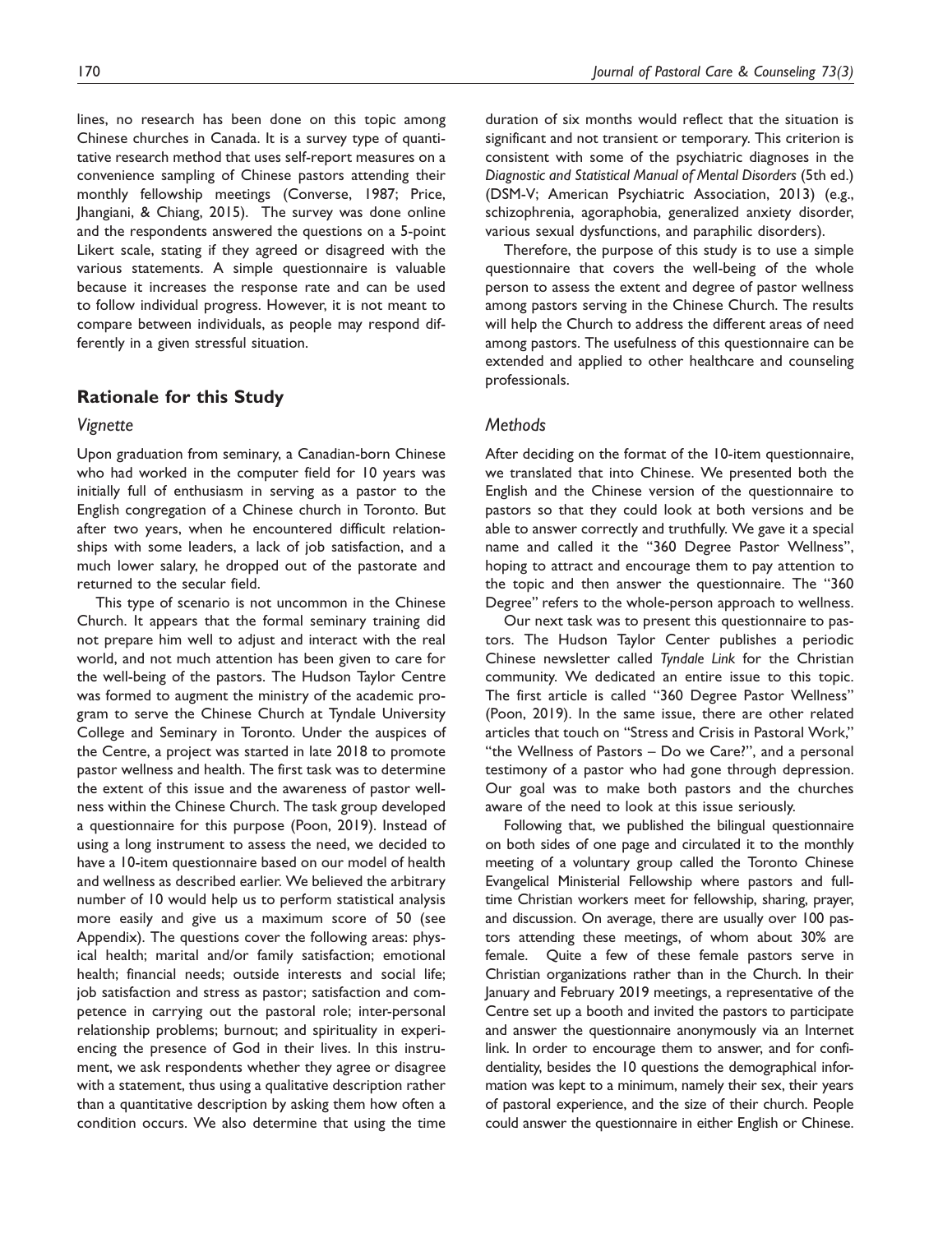#### Results

We collected a total of 79 responses, with 59 from male pastors (75.68%) and 20 from female pastors (25.32%). Over 64.5% of our responders have served as pastors for over 10 years, indicating they are experienced and seasoned workers. The church sizes they serve vary and also reflect the picture in the Greater Toronto Area (Table 1).

In tabulating the results, it is worthy of note that the scores in question 2 are reversed, so when a person answers with ''5'', indicating that they strongly agree with the statement ''I am not experiencing marital and/or family satisfaction," we would reverse it to be "I". In this way, the higher the score, the more it indicates concerns and dissatisfaction. The results of the survey are shown in Table 2.

For male pastors, out of a possible maximum score of 50, 15 (25.4%) scored more than 30, 9 (15.25%) scored between 25 and 29, and 35 (59.32%) scored less than 24. For female pastors, 7 (35%) scored more than 30, 7 (35%) scored between 25 and 29, and 6 (30%) scored less than 24. If one uses a score of 25 as the dividing line, then it shows that 40.65% of male pastors and 70% of female pastors have concerns about their wellness, making an average of 48.1% (38 out of 79) of the sample. On the other hand, if one uses a score of more than 30 as the dividing line, then it shows that 25.4% of male pastors and 35% of female pastors have concerns. This amounts to 27.84% (22 out of 79) of the whole sample. The overall average scores for male pastors and female pastors are 2.51 and 2.76 respectively. All these indicate that, overall, female pastors have a higher need for wellness than their male counterparts.

The average scores for all the 10 areas are also shown in Table 2. For male pastors, the top three scores above 2.5

Table 1. Demographic profile of pastors.

|                                   | Male            | Female         |
|-----------------------------------|-----------------|----------------|
| Number                            | 59              | 20             |
| Answered questionnaire in English | 36              | 15             |
| Answered questionnaire in Chinese | 23              | 5              |
| Years of pastoral ministry:       |                 |                |
| $I-3$ years                       | 6               | 4              |
| $4-6$ years                       | 5               | 0              |
| 7-10 years                        | Н               | $\overline{2}$ |
| $>10$ years                       | 37              | 4              |
| Church size:                      |                 |                |
| $50$                              | 4               |                |
| $51 - 100$                        | $\overline{13}$ | $\mathcal{L}$  |
| $101 - 150$                       | 6               | 2              |
| $151 - 200$                       | 7               | 3              |
| $201 - 300$                       | 7               | 5              |
| >300                              | 22              | 7              |

are for questions 2, 1, and 8, whereas female pastors scored more than 2.5 in eight questions (questions 2, 4, 1, 8, 3, 5, 6, and 9). If one uses the more stringent cut-off score of 3, then question 2 is important for males and questions 2 and 4 are important for females. Table 3 lists the issues in the different areas of concern for the pastors

If one looks at the top five areas of concern, four areas are common in both groups. They are marital and/or family satisfaction, physical health, problem dealing with relationships in church, and emotional health. For male pastors, job satisfaction is fifth in their area of concern, whereas financial need is second for female pastors.

Table 2. 360 Degree Pastor Wellness.

(with scores over 2.5).

| Total score                      | Male<br>$N = 59$ % |           | Female<br>$N = 20$ % |       |
|----------------------------------|--------------------|-----------|----------------------|-------|
|                                  |                    |           |                      |       |
| Total score                      |                    |           |                      |       |
| $>$ 30                           | 15                 | 25.40 7   |                      | 35.00 |
| $25 - 29$                        | 9                  | $15.25$ 7 |                      | 35.00 |
| $24$                             | 35                 | 59.32 6   |                      | 30.00 |
| Overall average score            | 2.51               |           | 2.76                 |       |
| Average score for each question: |                    |           |                      |       |
| Question 1                       | 2.90               |           | 2.95                 |       |
| Question 2                       | 3.49               |           | 4.10                 |       |
| Question 3                       | 2.47               |           | 2.65                 |       |
| Question 4                       | 2.24               |           | 3.20                 |       |
| Question 5                       | 2.41               |           | 2.60                 |       |
| Question 6                       | 2.47               |           | 2.60                 |       |
| Question 7                       | 1.98               |           | 2.35                 |       |
| Question 8                       | 2.81               |           | 2.80                 |       |
| Question 9                       | 2.37               |           | 2.50                 |       |
| Question 10                      | 1.97               |           | 1.85                 |       |

Table 3. Top pastor wellness concerns.

| Male pastors:                                                  |
|----------------------------------------------------------------|
| 1. Question $2 =$ marital and/or family satisfaction           |
| 2. Question $I =$ physical health                              |
| 3. Question $8$ = problem dealing with relationships in church |
| 4. Question $3$ = emotional health                             |
| 5. Question $6 =$ job satisfaction                             |
| Female pastors:                                                |
| 1. Question $2 =$ marital and/or family satisfaction           |
| 2. Question $4 =$ financial needs                              |
| 3. Question $I =$ physical health                              |
| 4. Question $8$ = problem dealing with relationships in church |
| 5. Question $3$ = emotional health                             |
| 6. Question $5 =$ outside interest and social life             |
| 7. Question $6 = job$ satisfaction                             |
| 8. Question $9 =$ burnout                                      |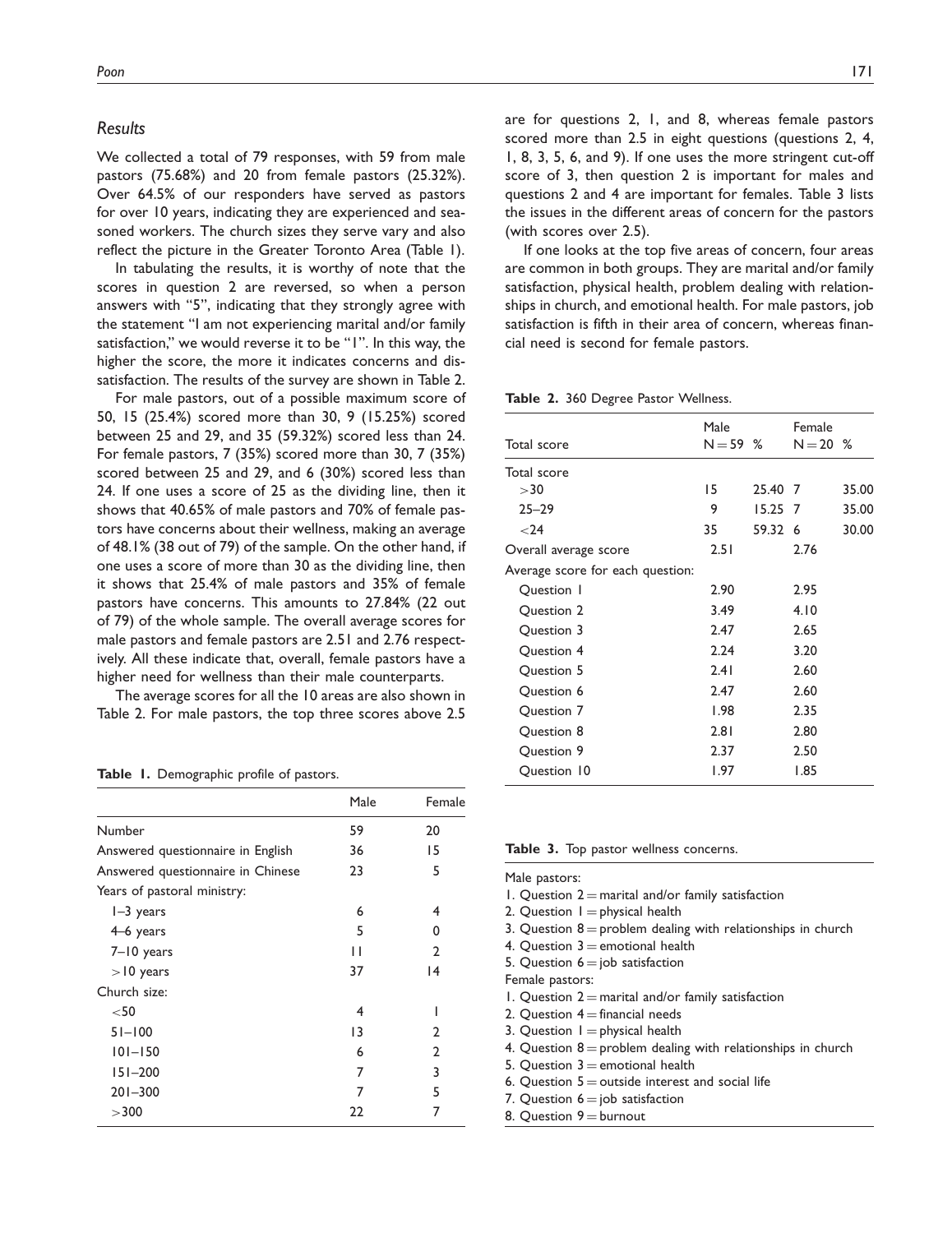#### **Discussion**

We collected the data at two ministerial fellowship meetings. At such meetings there is normally an attendance of over 100 and about 30% are female. A larger number of female pastors serve in Christian organizations rather than in the Church. There were 79 respondents in our study: 59 males and 20 females. Therefore, a ratio of about 25% female pastors in the sample is a fair representation of the sample of our pastors. In terms of response rate, internal surveys will generally receive a 30–40% response rate on average, compared to an average 10–15% response rate for external surveys. So our response rate of about 75% is a valid representation of the sample of pastors serving in the Chinese Church, as it gives us close to a 5% margin of error and a confidence level of close to 95%.

We did a pilot study with 26 pastors just before we launched this project, and the results we obtained were similar for male pastors. For female pastors, however, outside interests and social life were the second top area of concern besides marital and/or family satisfaction. This further confirms the value of the present study.

This study shows that female pastors scored higher than their male counterparts. One possible explanation could be that more of them are single and lack family support. Future study is needed to look at pastors' marital and family status and compare those serving in the Church or in Christian organizations.

Most of the literature on pastor or clergy wellness focuses on burnout, emotional exhaustion, or the wellbeing of the person. For example, Doolittle (2010) reported that 18% of pastors suffered from burnout and 45% had emotional exhaustion. However, in our study, the Chinese pastors rank these much lower. One explanation could be that, culturally speaking, this group of people have a more sacrificial attitude in their ministry. Also, as Proeschold-Bell et al. (2015) indicated, they consider themselves as being called by God and are willing to bear more challenges than a person in another vocation. A second possible explanation is that perhaps they would internalize their stresses, and so when one investigates their physical health it is prudent to inquire how their ministry work affects physical wellness.

Our study clearly identifies that marital and/or family satisfaction is of vital importance to a pastor's wellness, while Jackson-Jordan (2013) and others such as Seligman (2011) indirectly touch on this area. From our whole-person approach and systemic model of health and wellness, it is easy to understand the inter-connectedness of how different dimensions of health influence each other. For the Chinese pastors, it may imply that when they serve the church, they may often have a tendency to neglect giving time (both quantity and quality) to their own families. Those who are married need to remind themselves that their spouses and children also need them. Single female pastors may need some kind of family support. It behooves the church lay leadership to be mindful of these needs. Pastors should remind themselves to have regular physical and ministry checkups. One recommendation from our study is that they would use the 360 degree questionnaire to assess themselves twice a year. If they find there are areas of need, they should seek appropriate help such as medical advice and family and marriage counseling as soon as possible. The church lay leadership can also benefit from using this questionnaire during their ministry review with pastors.

This study also shows that pastors have problems dealing with relationships in the church. The author has firsthand experience of this need among Chinese pastors. They have difficulty in providing pastoral counseling for relationship problems in the church (Poon, Cheng, & Chan, 2003). In addition, they need help themselves in dealing with different relationships and difficult people in the church. This may be a reflection of their lack of training and education in this area. Seminary training of pastors mainly focuses on providing biblical knowledge and theories, and seldom deals with the actual practical pastoral issues. We suggest that different aspects of actual pastoring should be included in their curriculum. Another possibility is continuing education and support networking for pastors in the field. In professional disciplines such as medicine and counseling, formal continuing professional education is mandatory for practitioners to keep up to date in the field; perhaps pastors should do likewise.

While both male and female pastors share common areas of concern about their wellness, female pastors have three additional unique needs. They are financial needs, outside interests and social life, and burnout possibilities. One possible explanation is that some of these pastors are single and do not have a spouse. As a result, without two incomes in the family, they are more prone to financial need in a metropolitan city like Toronto where the cost of living accommodation is very high. Also, without additional family member support, a good circle of friends and a social life are important for these pastors. When these stresses occur, they increase the chance of burnout.

One area this study did not address is how pastors use their time. The author's personal experience suggests that, traditionally, Chinese churches in general are fairly rigid about seeing their pastors come to work at church premises on time. But this does not mean that they use their time effectively. Trihub, McMinn, Buhrow, and Johnson (2010) found that pastors valued receiving support in giving them time off, time for prayer support groups, and clergy retreats. These supports help them cope with job stress, emotional turmoil, and burnout. Similarly, Gallagher (2019) suggested a need for Sabbath rest for ministers.

The Chinese Church is unique in that it has three different congregations: Cantonese, English, and Mandarin. Each congregation has its own language or dialect in the service. Future research to identify how pastors in the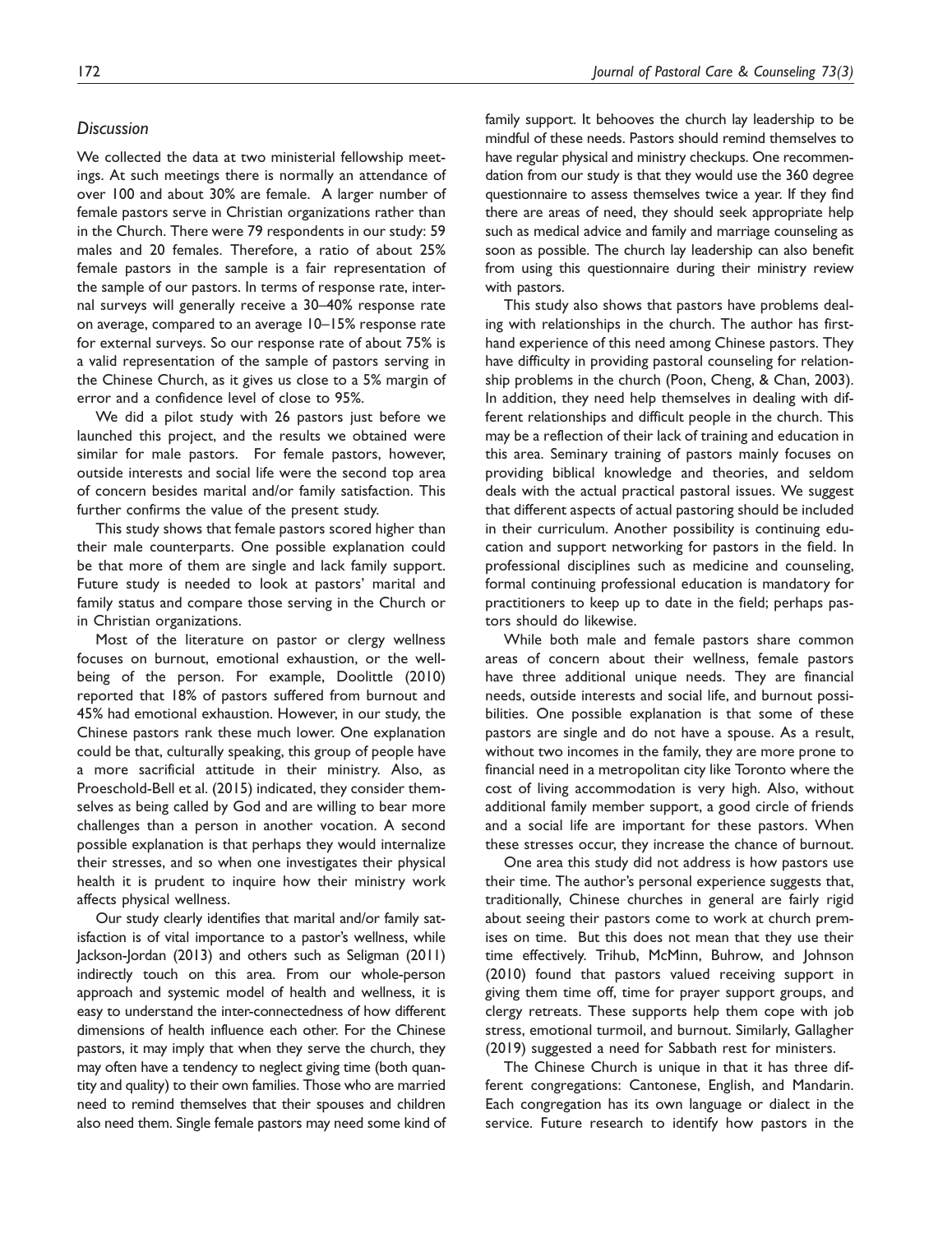three congregations compare in terms of their wellness will be interesting.

## Implications for Other Healthcare and Counseling Professionals

Most of the literature on the wellbeing of professionals focuses on burnout (Flannelly, Roberts, & Weaver, 2005; Shanafelt, Dyrbye, & West, 2017; Shanafelt, Goh, & Sinsky, 2017; Wallace, Lemaire, & Ghali, 2009). Freudenberger and Richelson (1980) defined it as a ''state of mental and physical exhaustion caused by one's professional life.'' But most of the assessment tools are detailed and long. We propose that this questionnaire should be adopted and used by various healthcare and counseling professionals. It is simple and takes only a few minutes to complete. A similar example is the use of the 7-item Hamilton Depression Rating Scale (HAMD-7; McIntyre, Bagby, Bakish, & Kennedy, 2002) and the Patient Health Questionnaire (PHQ-9; Kroenke, Spitzer, & Williams, 2001) to assess depression among clients in clinical practice. Healthcare providers find them handy and easy to administer and the responses give them a good assessment of the state of mind of their clients.

To accommodate such use, slight wording modifications can be made in questions 6 to 10 of the questionnaire by changing words like ''pastor'' or ''pastoral'' into words related to other professions. The wording in question 8 deals with relationships in the ''church'' but can be changed to relationships in the ''workplace.'' The word ''God'' in question 10 can be substituted by ''god or higher spiritual power.''

We wish to promote the wellness and health of all types of helping professionals. This 360 degree wellness questionnaire can be used widely by these care givers as a screening assessment tool of their own overall health every six months. It would be reassuring if their answers show they are in good health. However, if there are areas of concern, it would help them to seek appropriate means to overcome these obstacles to wellness. This assessment tool can be one way to contribute to the wellbeing of all healthcare professionals. In addition, reassessing every few months will provide a means to see if there is progress in the various concerned areas of concern as well as in overall wellness.

In fact, the same questionnaire can be used by pastors and other healthcare professionals in their normal counseling of clients as a screening test for their wellness. Based on their responses, counselors can then offer help in dealing with the areas of need. In the same way, clients can also complete the test periodically, and counselors can follow up on how they are progressing in their respective areas of wellness.

#### Limitations of this Study

There are limitations in this study. First, not all Chinese Church pastors join the Chinese Ministerial Fellowship and so our results may not be truly representative of all the churches.

Second, as it was a voluntary participation study, our sample may be biased in that only those interested in the topic may have chosen to participate. This may produce inaccurate results due to non-response bias. One way to minimize this bias is to survey as many of these pastors as possible by using other ways and incentives. Our hope is that once pastors are aware of such an instrument, and see its value, they will be more likely to use it regularly in their ministry.

Third, it is a survey of pastors serving in the Chinese Church. We know that within the Chinese Church there are three different congregations, the English, Cantonese and Mandarin, each congregation using their own language or dialect in the service. Future research can be done to identify how pastors fare in terms of wellness among these different congregations.

Fourth, this study deals only with Chinese Church pastors, and one cannot directly apply it to all the other ethnic and mainline churches. It would be interesting if future research could be done in these churches.

Fifth, this questionnaire needs to correlate with other established instruments such as the Maslach Burnout Inventory, the World Health Organization's abbreviated quality of life assessments, and the Oldenburg Burnout Inventory (Demerouti, Bakker, Vardakou, & Kantas, 2003), to establish its reliability and validity.

Sixth, we recognize that more work needs to be done in finding differences between male and female responses, marital status and having children, size of the church, and years of service.

Finally, future research might utilize a grounded approach by conducting one-to-one interviews of respondents about how they answer each of the dimensions of the questionnaire. Such a study would give a more in-depth understanding of the various dimensions of wellness.

#### Conclusion

This study contributes to a growing literature that deals with pastor wellness by focusing on a Canadian Chinese Church setting. We have demonstrated a significant need among these pastors. We hope this study will bring to the awareness of pastors and the church leadership to work together towards pastors' health and wellness. The questionnaire can be used by individuals to assess, as well as to follow the progress of, the various dimensions of wellness. Other healthcare professionals may also benefit from using this questionnaire for their own wellbeing as well as that of their clients.

#### Acknowledgements

The study was done under the auspices of the Hudson Taylor Centre for Chinese Ministries, Tyndale Seminary, Toronto. Kit Ming Koo, Kevin Han, and Matthew Chiu contributed to the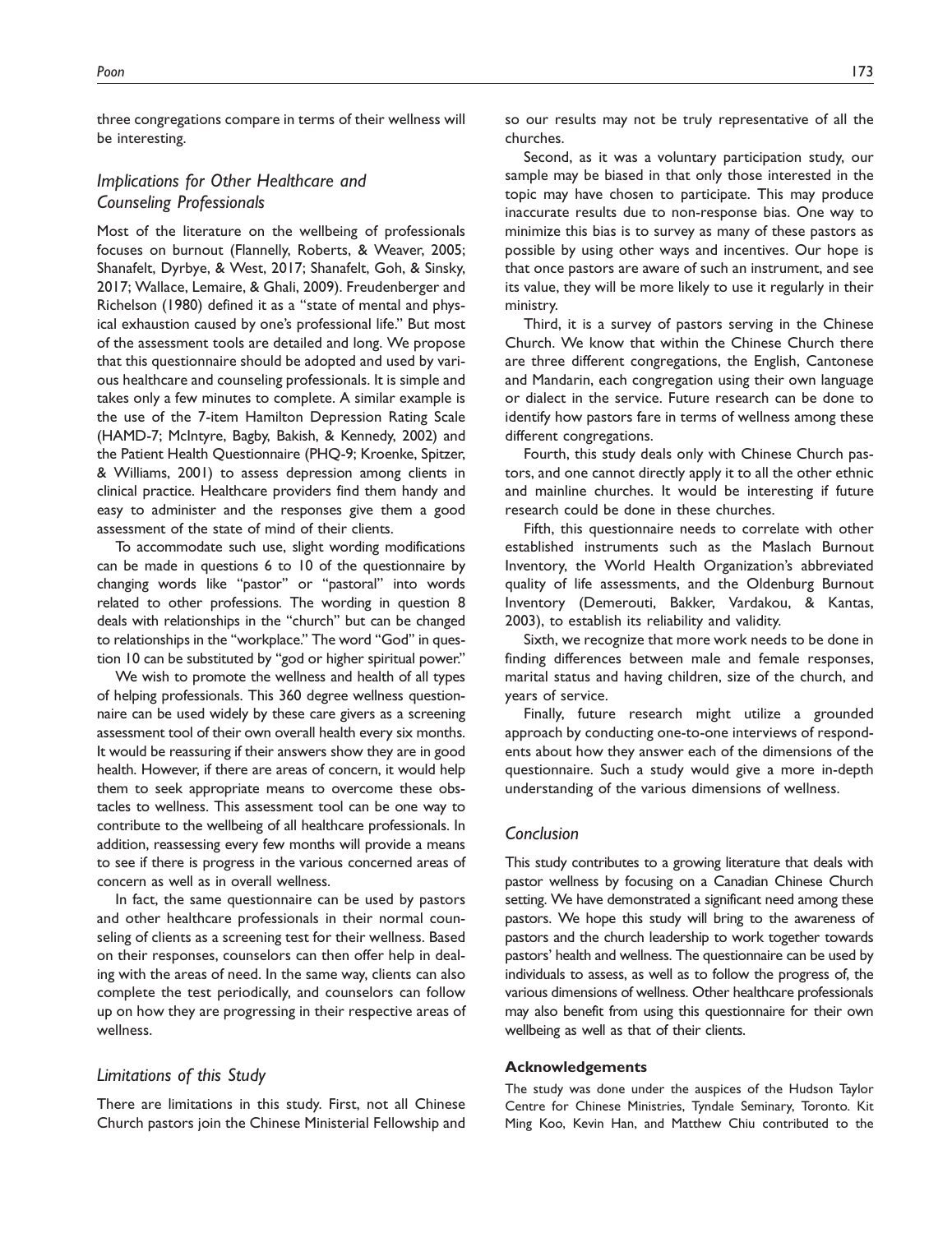development of the Questionnaire, and made comments and suggestions. Nelly Chau helped in the promotion and distribution and collection of the Questionnaire. Kelvin Fung helped in data analysis.

#### Declaration of Conflicting Interests

The author declares that there is no conflict of interest.

#### Funding

This research received no specific grant from any funding agency in the public, commercial, or not-for-profit sectors.

#### ORCID iD

Vincent H. K. Poon D https://orcid.org/0000-0002-9001-0370

#### References

- American Psychiatric Association. (2013). Diagnostic and Statistical Manual of Mental Disorders (5th ed.). Arlington, VA: Author .
- Bertalanffy, L. von. (1968) General systems theory: Foundation, development, and application. New York: Braziller.
- Converse, J. M. (1987) Survey research in the United States: Roots and emergence, 1890–1960. Berkeley, CA: University of California Press.
- Demerouti, E., Bakker, A. B., Vardakou, I., & Kantas, A. (2003). The convergent validity of two burnout instru-ments: A multitrait-multimethod analysis. EuropeanJournal of Psychological Assessment, 19, 12–23.
- Doolittle, B. R. (2010). The impact of behaviors upon burnout among parish-based clergy. Journal of Religion and Health, 49, 88–95.
- Doherty, W. J., & Campbell, T. L. (1988). Families and Health. Newbury Park, CA. Sage.
- Doherty, W. J., Baird, M. A., & Becker, L. A. (1987). Family Medicine and the Biopsychosocial Model. Marriage & Family Review, 10, 51–69.
- Engel, G. L. (1977). The need for a new medical model: A challenge for biomedicine. Science, 196, 129–136.
- Flannelly, K. J., Roberts, S. B., & Weaver, A. J. (2005). Correlates of compassion fatigue and burnout in chaplains and other clergy who responded to the September 11th attacks in New York City. Journal of Pastoral Care & Counseling, 59, 213–224.
- Freudenberger, H. & Richelson, G. (1980). Burn out: The high cost of high achievement: What it is and how to survive it. Bantam Books: New York.
- Gallagher, L. J. (2019). A theology of rest: Sabbath principles for ministry. Christian Education Journal, 16, 134–149.
- Halbesleben, J. R. B., & Demerouti, E. (2005). The construct validity of an alternative measure of burnout: Investigating the English translation of the Oldenburg burnout inventory. Work Stress, 19, 208–220.
- Jackson-Jordan, E. A. (2013). Clergy burnout and resilience: A review of the literature. Journal of Pastoral Care & Counseling, 67, 1–5.
- Kroenke, K., Spitzer, R., & Williams, W. (2001). The PHQ-9: Validity of a brief depression severity measure. Journal of General Internal Medicine, 16, 606–616.
- Maslach, C., & Jackson, S. E. (1981). The measurement of experienced burnout. Journal of Occupational Behavior, 2, 99–113.
- Maslach, C. Jackson, S. E., & Leiter, M. P. (2016) Maslach burnout inventory manual (4th ed.). Menlo Park, CA: Mind Garden.
- McIntyre, R. S., Bagby, M., Bakish, D., & Kennedy, S. H. (2002). Assessing full remission. Journal of Psychiatry & Neuroscience, 27, 235–239.
- Poon, V. (2011). Family interviews. In M. Craft-Rosenberg & S.-R. Pehler (Eds.), Encyclopedia of Family Health. Thousand Oaks, CA, SAGE.
- Poon, V., Cheng, M., & Chan, V. C. H. (2003). Pastoral counseling among Chinese churches: A Canadian study. Journal of Pastoral Care & Counseling, 57, 395–403.
- Poon, V. H. K. (1995). The family in general practice: The challenges in the late 1990s. Hong Kong Practitioner, 17, 199–207.
- Poon, V. H. K. (2019). 360° Pastor Wellness. Tyndale Link, 38,  $I-2$
- Price, P. C. Jhangiani, R., & Chiang, I.-C. A. (2015). Research methods in psychology. (2nd Canadian ed.). Creative Commons Attribution NonCommercial ShareAlike. Retrieved from [https://opentextbc.ca/researchmethods/.](https://opentextbc.ca/researchmethods/)
- Proeschold-Bell, R. J., Eisenberg, A., Adams, C., Smith, B., Legrand, S., & Wilk, A. (2015). The glory of God is a human being fully alive: Predictors of positive versus negative mental health among clergy. Journal for the Scientific Study of Religion, 54, 702–721.
- Seligman, M. E. P. (2011) Flourish: A visionary new understanding of happiness and well-being. New York: Free Press.
- Shanafelt, T. D., Dyrbye, L. N., & West, C. P. (2017). Addressing physician burnout: The way forward. Journal of the American Medical Association, 317, 901–902.
- Shanafelt, T., Goh, J., & Sinsky, C. (2017). The business case for investing in physician well-being. JAMA Internal Medicine, 177, 1826–1832.
- Skevington, S. M., Lotfy, M., & O'Connell, K. A. (2004). The World Health Organization's WHOQOL-BREF quality of life assessment: Psychometric properties and results of the international field trial. A report from the WHOQOL Group. Quality of Life Research, 13, 299–310.
- Trihub, B. L., McMinn, M. R., Buhrow, Jr. W. C., & Johnson, T. F. (2010). Denominational support for clergy mental health. Journal of Psychology and Theology, 38, 101–110.
- Wallace, J. E., Lemaire, J. B., & Ghali, W. A. (2009). Physician wellness: A missing quality indicator. Lancet, 374, 1714–1721.
- World Health Organization on health. Retrieved from [https://](https://www.who.int/about/who-we-are/constitution) [www.who.int/about/who-we-are/constitution](https://www.who.int/about/who-we-are/constitution).
- World Health Organization on wellness (2000). Retrieved from [https://www.who.int/healthpromotion/about/HPR%](https://www.who.int/healthpromotion/about/HPR%20Glossary_New%20Terms.pdf) [20Glossary\\_New%20Terms.pdf.](https://www.who.int/healthpromotion/about/HPR%20Glossary_New%20Terms.pdf)

Vincent H. K. Poon, M.D., Psy.D., D.Min., is Professor emeritus of Counseling at Tyndale University College and Seminary in Toronto, Canada. He is in private family medical practice and is an Assistant Professor in the Department of Family and Community Medicine at the University of Toronto. He is also a Clinical Fellow and an Approved Supervisor of the American Association for Marriage and Family Therapy.